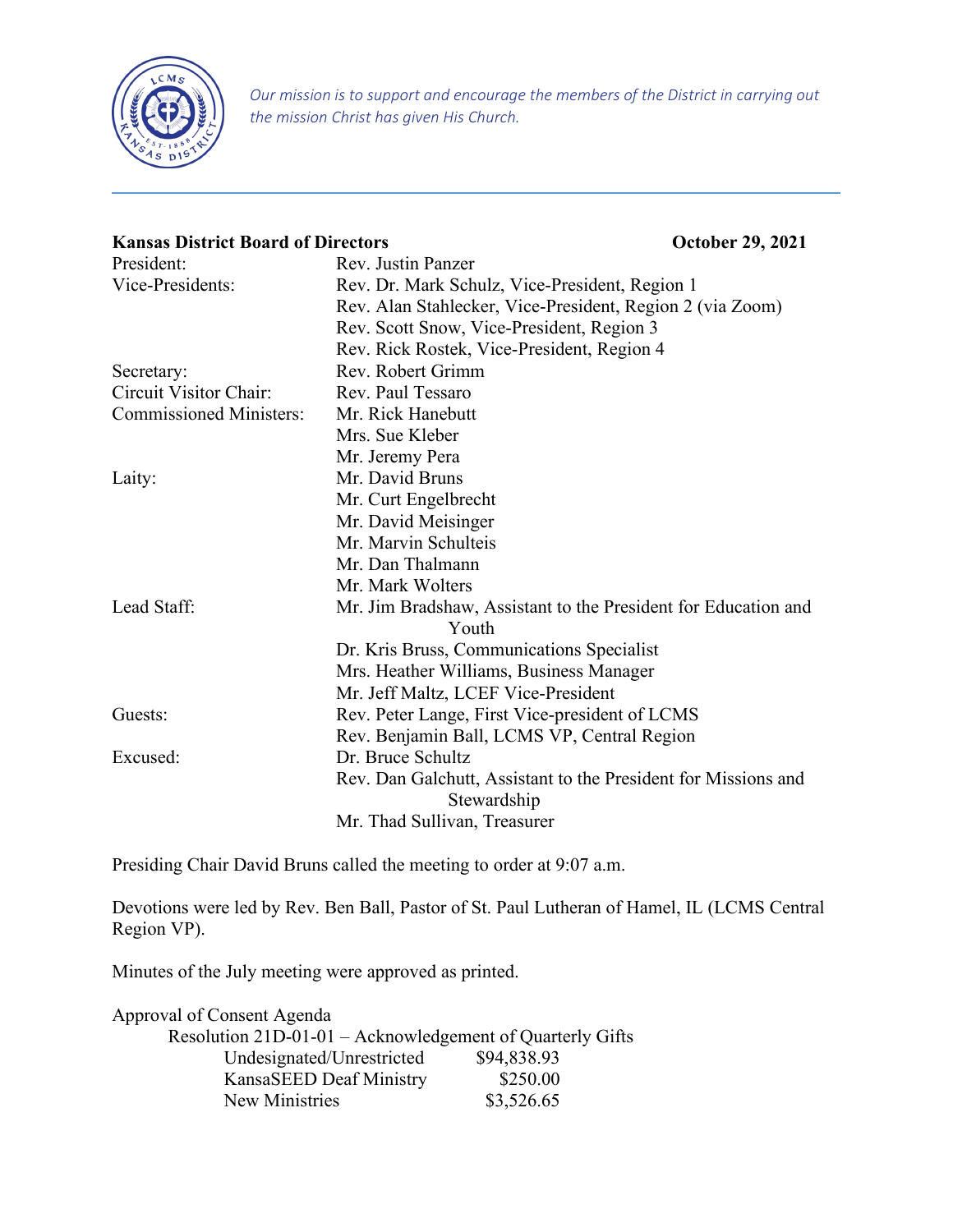| <b>Education Endowment</b>  | \$10,579.97  |
|-----------------------------|--------------|
| Koinonia                    | \$27.30      |
| <b>Hearts for Jesus</b>     | \$377.65     |
| <b>Church Worker Care</b>   | \$325.00     |
| Pastors Conference Gift     | \$25.00      |
| Reformation                 | \$20.00      |
| <b>West Africa Missions</b> | \$93,557.75  |
| Total                       | \$203,528.25 |

### **Resolution 21D-01-02 – 2022 Housing Allowance Designation**

Resolved, that the LCMS Kansas District Board of Directors establish the staff housing allowances for 2022 for Rev. Justin Panzer, Mr. James Bradshaw, and Rev. Daniel Galchutt.

### **Resolution 21D-01-03 – 2022 Auditor Appointment**

Resolved, that the LCMS Kansas District Board of Directors appoint the LCMS auditors for 2022.

# **Resolution 21D-05-02 – Ash Wednesday Offering Designation for 2022**

Whereas, there is need for identifying sources of funding for Scholarship Grants to students pursuing degrees in professional church work at LCMS universities and seminaries; and

Whereas, there is also need for identifying sources of funding for grants to church workers in the Kansas District who have education loan indebtedness; therefore, be it Resolved, that the proceeds of the 2022 Ash Wednesday Offering be allocated 25 percent to the Kansas District Scholarship Fund and 75 percent to the Kansas District Education Loan Repayment Fund.

# **Resolution 21D-06-02 – Hope Lutheran Church, Shawnee**

Resolved, that the LCMS Kansas District Board of Directors approve the Hope Lutheran Church, Shawnee Constitution and Bylaws.

**Resolution 21D-06-03 – District Operations Manual: Social Media Policy** 

Resolved, that the Kansas District Board of Directors adopt the Social Media Policy.

#### **Approval of District President's Appointment to the Kansas District Youth Ministry Committee (DYMC)**

Resolved to approve Rev. Michael Hofmann (Chair – Assoc. Pastor of St. Paul, Clay Center)

#### **Action: The Consent Agenda was unanimously approved.**

Rev. Peter Lange and Rev. Ben Ball reported to the board as Synod visitors. They presented and highlighted the LCMS District Visitation Book. It is available online for anyone to read. See: *https://www.lcms.org/about/leadership/president/district-visitation.*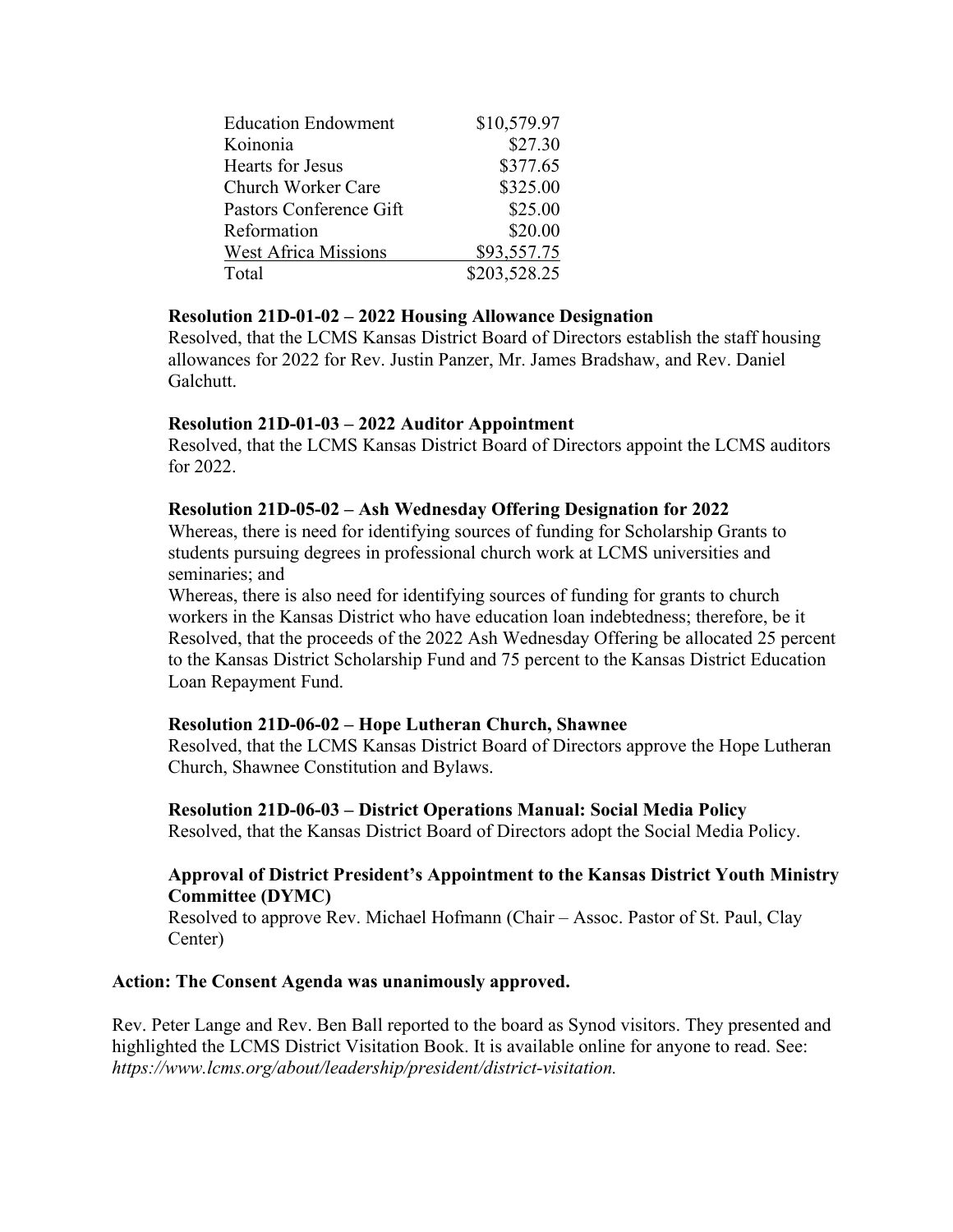Rev. Panzer presented his report.

Rev. Panzer presented the report on behalf of Rev. Dan Galchutt, Assistant to the President for Missions and Stewardship, as Rev. Galchutt could not attend.

Chairman Dan Thalmann referred to the Board of Stewardship written report and shared items of the ongoing work of the Board of Stewardship.

Chairman Marvin Schulteis highlighted the Board of Missions written report. He asked Kris Bruss to explain how Synod resolution 4-04A (Synod's Mission and Ministry Emphases) is being implemented in Kansas. He shared a list of mission grant requests received, and noted that they are divided into three areas: convention priorities; campus ministries; and congregational mission projects.

Jim Bradshaw, Assistant to the President for Education and Youth, presented his report.

Mark Wolters reported for the Board of Education and Youth. The board had considered nine overtures and passed some along to other boards, all for consideration in January. He also noted an enrollment increase of 4% at our Kansas Lutheran schools.

Chairman Rick Hanebutt reported for the Board of Caring Ministry, noting how the "Shine" program was undertaken in Missouri, and how they discussed how such a program may be able to share the Gospel by our deeds through similar service projects in Kansas.

Lutheran Church Extension Fund (LCEF) Vice President Jeff Maltz presented his report to the Board of Directors.

We recessed for lunch.

Communications Specialist Kris Bruss presented her report.

Business Manager Heather Williams shared her report.

Chairman Dave Bruns reported for the Board of Administration

The District Treasurer's report was prepared by Thad Sullivan and presented to the board by Business Manager Heather Williams for questions and answers.

Rev. Robert Grimm, District Secretary, presented a verbal report on activities on behalf of the Executive Committee, Constitution Committee and District Operations Manual Committee, whose works are included in the consent agenda.

President Panzer reported on possibilities for an office tenant, without any clear plans for tenancy at this time.

We continued with new business.